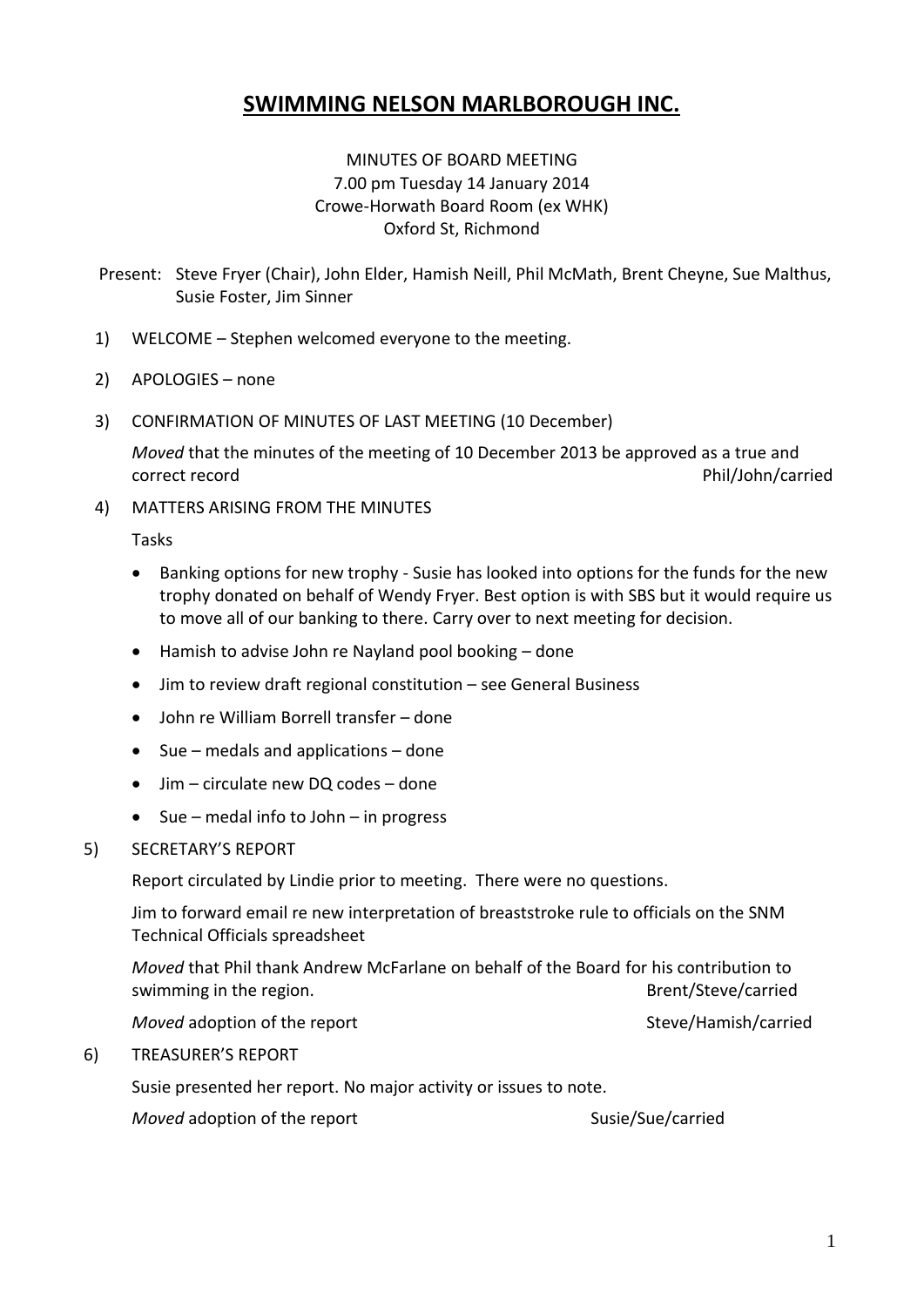#### *Apportionment among clubs of the cost of liability insurance*

- **•** Brent recapped the previous basis for apportionment of the levy  $-$  it was based on the total number of swimmers each club had, both registered and non-competitive, but we no longer have information on the latter.
- It was noted that all clubs face similar liabilities, and this is not just a function of size, but larger clubs do hold more meets and more swimmers does increase the possibility of a claim. Small clubs have paid a low levy in the past and have limited resources to pay a levy that is on a par with larger clubs.

*Moved* that the three smaller clubs (Golden Bay, Kaikoura and Murchison) pay 25% of what the five larger clubs and the Board pay; i.e. the total cost is divided into 27 shares of which the small clubs pay one share each and the other clubs and the Board pay 4 shares each. **Phil/Hamish/carried.** Phil/Hamish/carried.

Given a total premium of \$1168.50, the small clubs will pay \$43.28 and the larger clubs and SNM will pay \$173.11. Note that Nayland Park remains covered under the policy until their wind-up is completed.

# 7) REGISTRAR/RECORDS REPORT

- Country & Town meet discussion of medals presentation at Age Groups meet.
- Discussion of times of lead-off legs of relays.

*Moved* that, at the 2014 age groups meet, we record as official the lead-off leg times for relay events 17 & 18 for teams that have submitted names of swimmers, in order of swimming, no later than 30 minutes after the end of the previous session.

Jim/Hamish/carried

The SNM Technical Committee will investigate this further, with a view to recommending that the Board establish a new Standing Order.

Natasha Lloyd – SI Withdrawal fees

*Moved* that we refund the fees for Natasha Lloyd because of the special circumstances, being that her medical condition was reported at the time and supported with a medical certificate and the Brent/Steve/carried

Registrar computer

*Moved*: That Jim obtain a temporary replacement for the Registrar computer at no cost, seek a partial credit from Bell Computers, and work with Sue to prepare a grant application to fund purchase of a new computer Theorem Muslim/Steve/carried

*Moved* adoption of Registrar's report, including new records Jim/John/carried

# 8) PUBLICITY/COMMUNICATION REPORT

*Moved* that the Board adopt the Code of Practice on Publicity and ask all clubs to adopt the code by motion passed by their committees Jim/Hamish/carried

Jim to notify club secretaries.

John noted that Phillip Rollo of Waimea Weekly offered that clubs can request photos free of charge for use on websites or other publicity, provided the source is acknowledged. Clubs should contact Phillip directly.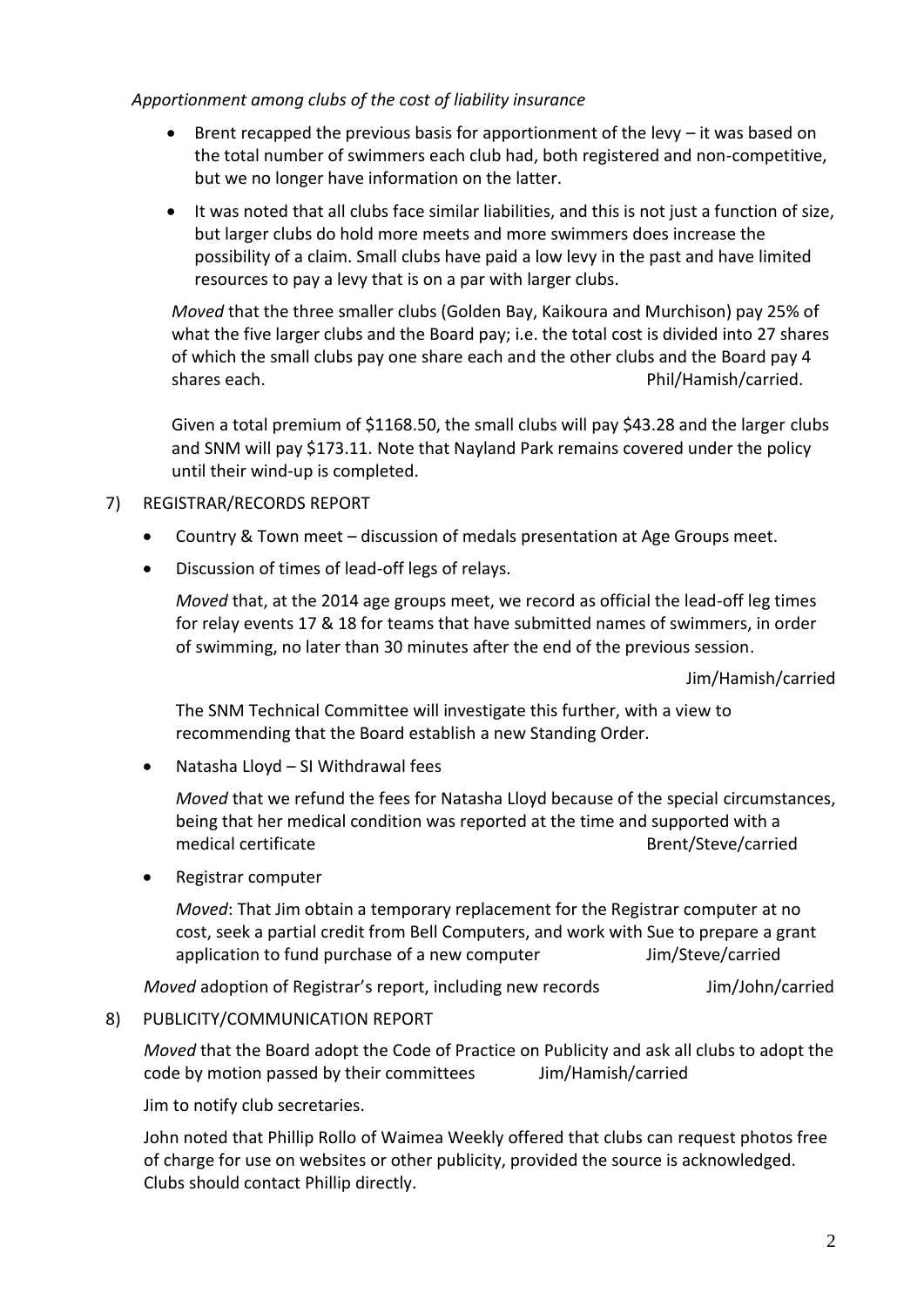#### 9) FUNDING REPORT

Sue reported that an application has been submitted to the Trillian Trust for caps, and that she is still waiting to hear from Lion Foundation on the application for medals.

10) TECHNICAL

Steve reported on the email from Melissa Ingram of SNZ about the new rule interpretation. Jim will circulate the email to the list of Technical Officials.

#### 11) COACHING REPORT

Nothing to report. Coaches have been very busy coaching.

12) GENERAL BUSINESS

#### *SNM Age Groups meet 1-2. 8 February*

Phil to ask Ivon if he will serve as Meet Director. Steve willing if needed.

Agreed to aim to have medal presentations at the end of each session, and that ribbons will be provided to clubs to distribute.

Sponsorship for SNM Age Groups meet – Jim to ask club secretaries to circulate a request for sponsors.

Steve noted that officials are needed even if their children are not swimming in the meet, otherwise we cannot run the meets, and we need to keep encouraging clubs to train new officials.

#### *Nutrition education by Jenni Gane*

Phil read an email from Jenni Gane offering a session in Blenheim and one in Nelson, during the Age Groups meet.

*Moved* that we accept the offer from Jenni, and that Board pay her \$80 per hour for two hours and the state of the state of the state of the state of the state of the state of the state of the state of the state of the state of the state of the state of the state of the state of the state of the state of the

# *Regional Constitution and WOSP*

- Brent read a summary of SNZ feedback on the new regional constitution and the Whole of Sport Plan (WOSP). A revised draft of the constitution will be circulated in mid to late January with feedback by mid February. The SNZ Board considers this process has been successful, and that a similar process will produce a good WOSP. The draft WOSP will be released with the next draft of the regional constitutions, with some draft regional KPIs in a separate document.
- Brent said that there are indications that SNZ has accepted some of our submissions concerning membership of regional boards.
- Jim noted that he had reviewed the issue of the proposed requirement that regions must obtain prior approval of the SNZ Board to amend regional constitutions. Given SNZ's intent to have uniform regional constitutions, he concluded that there is not much point in pursuing this issue. We will have to use Standing Orders to address issues that are particular to our region.